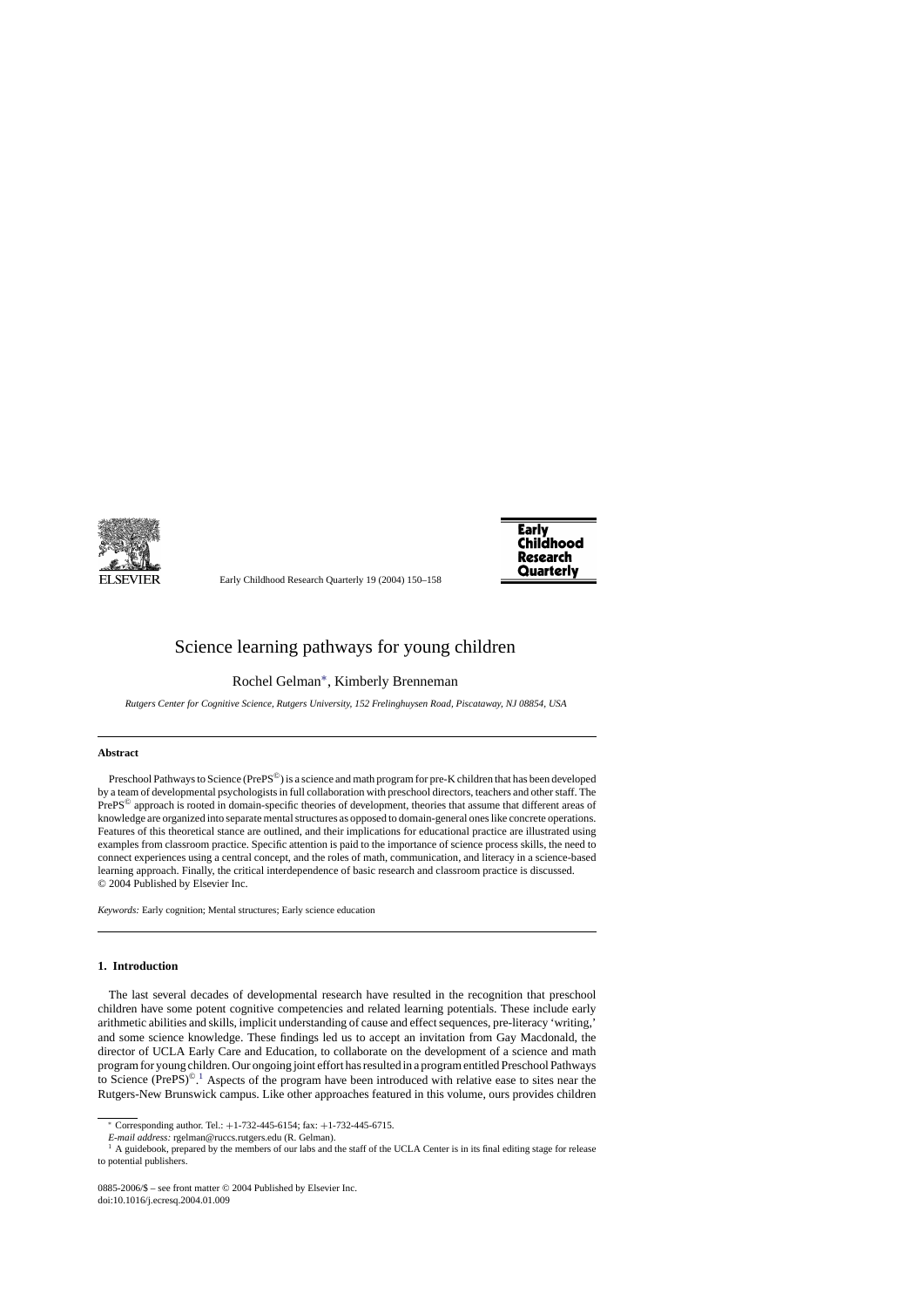with many opportunities to take an active role in the constructing and recording of their own knowledge in the context of hands-on experiences with sensitive adult guidance.<sup>2</sup> PrePS<sup>©</sup> combines these aspects with a teaching approach informed by a domain-specific perspective on cognitive development and learning that is consistent with the recent National Academy of Sciences publications, *Eager to Learn* ([Bowman, Donovan, & Burns, 2001](#page-7-0)) and *How People Learn: Brain, Mind, Experience, and School* ([Brown, Bransford, & Cocking, 2000\).](#page-7-0)

### **2. Theory and implications for the development of PrePS**©

Many developmental theories are domain-general. *Traditional learning theory* assumes that children form associations, piece by piece, about what is taught as a function of frequency of experience and contiguity between desired responses. The response is reinforced, either with social praise or a desirable item. The child's task is to master what is offered. The staff's task is to design and monitor a sequence of small learning experiences, often with ready-made checklists that are publicly available, that yield behavioral objectives.

Traditional developmental theories, like those of [Piaget \(1970\)](#page-8-0) and [Vygotsky \(1962\),](#page-8-0) are also domaingeneral. They assume, however, that cognitive development involves broad mental structures that facilitate mastery of a variety of tasks. Additionally, children are granted an active role in their own cognitive development. Existing mental structures seek and find inputs that can be assimilated to support cognitive growth. Whereas Piaget focused more on the child's own construction, Vygotsky emphasized the role of adult socializing agents who engage children in conversations and scaffolding activities. Nevertheless, both took the position that young children's cognition is perceptual and not abstract. Piaget, for example, believed preschoolers to be capable of only preoperational thought, which does not allow for the application of abstract classification and quantitative conservation schemes. Evidence that preschoolers attend to and use the relative lengths of the displays in a number conservation task or local similarities between objects in classification tasks rather than logical operations bolstered this characterization. Vygotsky similarly described young children's concepts as pre-concepts. These traditional views contribute to the assumption that many science and math experiences are not developmentally appropriate for preschoolers because they require the use of abstract thought.

Despite the differences between learning and traditional developmental theories, both assume that domain-general learning mechanisms serve concept acquisition across many areas of thought. They also hold that preschool children are perception-bound and unable to form abstract concepts. Demonstrations of non-verbal concepts in infants and toddlers and some rather abstract conceptual competencies in preschoolers have led to the emergence of a new class of developmental theories. These are variously referred to as *domain specific*, *core knowledge* or *rational-constructivist* theories.

Domain-specific theorists share with other developmental, constructivist theorists the assumption that, from the start, the mind is actively engaged in seeking and assimilating nurturing inputs. They differ by virtue of their commitment to the notion of domain-specific, as opposed to domain-general, learning and development structures. Evidence for some early high-level conceptual competence in various domains leads these theorists to posit the existence of innate, domain-specific mental structures that underpin and

<sup>2</sup> These include ones created by or based on the approaches of: Barbara Bowman, Reggio-Emilia, David Feldman, Howard Gardner, Lillian Katz, Anne Lewin, Jeannette Stone, and so on.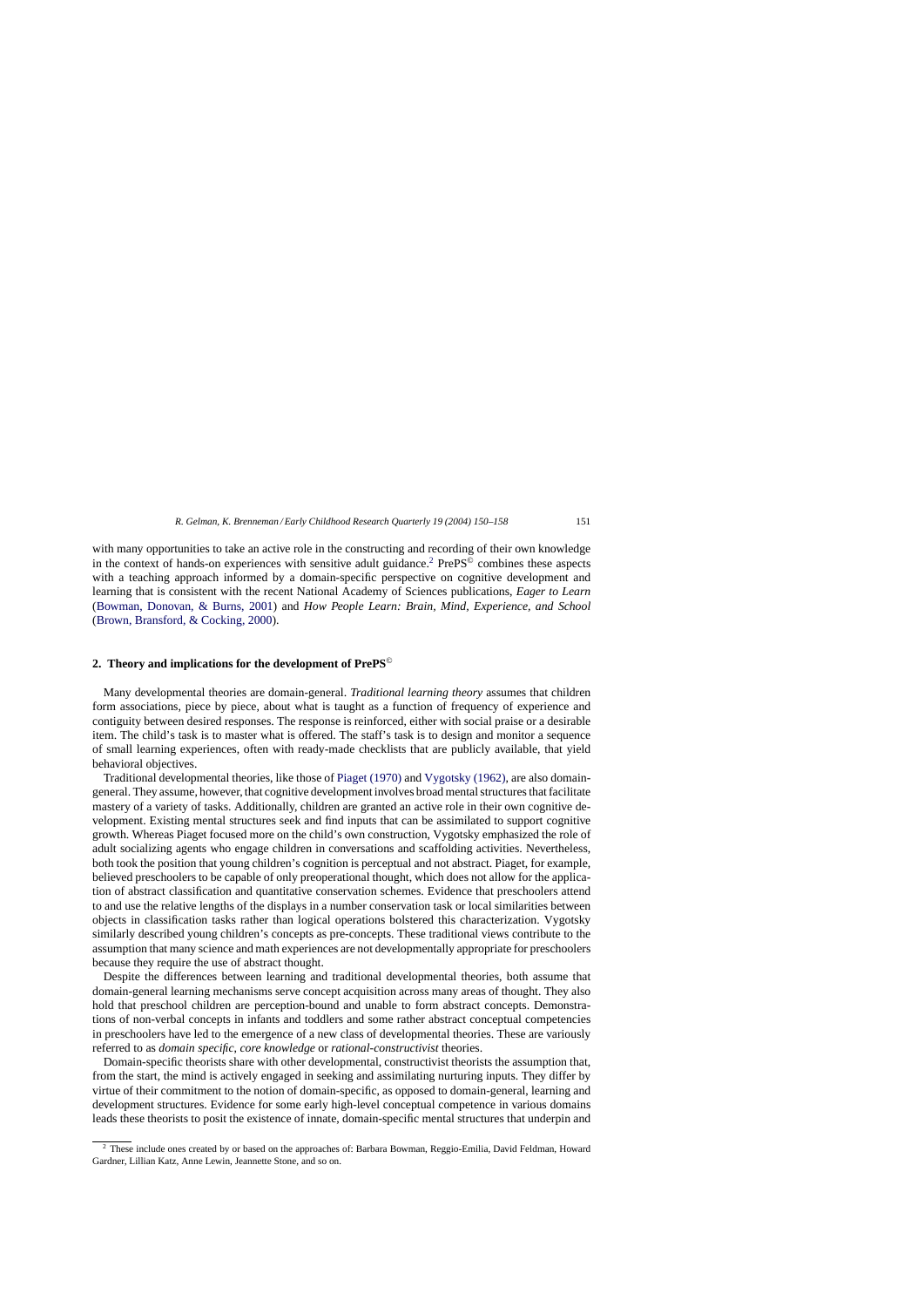guide rapid learning in certain knowledge areas. Like general structures, domain-specific ones are used to actively search environments to find and assimilate relevant information, literally "food for thought"; however, different learning structures seek different inputs. To illustrate the notion of *domain-relevant inputs*, consider the acquisition of knowledge about numbers as opposed to physical objects. For the principles of addition and subtraction, the domain-relevant entities are quantities, not physical attributes. When counting to obtain a discrete number, one need not consider the size, shape, material, or weight of the items. When it comes to causal reasoning, however, these variables become particularly relevant.

Another key notion for domain-specific theorists (as well as Piaget and Vygotsky) is that concepts in a domain do not stand alone. What we know about dogs, for example, is linked to what we know about other animate creatures. This allows the learner to make inferences or generalize from known cases to novel cases. For example, if we are told that the unfamiliar item *umquat* is an animal, we know that *umquats* breathe, eat, reproduce, and move by themselves ([Gelman & Lucariello, 2002\).](#page-8-0) Concepts do not stand alone; nor, does vocabulary within a domain. The language about concepts in a domain is connected to those concepts just as the concepts are to each other. Put differently, one should think of the language and knowledge about scientific concepts as the two sides of a coin. In a recent study completed in our lab, adults and children agreed that various animate objects (people, dogs, and elephants) could move [\(Subrahmanyam, Gelman, & Lafosse, 2002\)](#page-8-0). Many adults (and a few children) agreed that plants move, too, but it was clear from adults' explanations that this "move" was of a very different sort than that of animals. Plants move in response to external agents such as the wind and light, not in response to any desire to move. It is as if the same term, *move*, is a homonym with its possible meanings depending on whether it refers to a plant, an animal, or an inanimate object [\(Keil, 1979; Subrahmanyam](#page-8-0) [et al., 2002\).](#page-8-0)

A domain-specific, constructivist description of mental structure (and learning) has implications for the development of educational experiences about scientific material. The connectedness of concepts in the head and in the world implies that learning experiences should be conceptually linked as well. The importance of the language within a domain suggests that one should not "cheat" on vocabulary; terms such as respiration, nutrients, and the concepts to which they apply belong in the preschool classroom, both because children learn words at an astonishing rate during these years and because proper vocabulary is part and parcel of conceptual growth. Children can begin to learn the actual terms that refer to the concepts they explore. Commitment to the active learner who is also capable of abstract thought means that introduction to, and use of, aspects of the scientific method also can be undertaken. Our approach parallels current educational standards and best practices (as outlined by the National Academy of Sciences) that hold that inquiry learning in the arena of science should be related to the concepts, language, and processes of science. This is because they are all interconnected and mutually supporting.

#### **3. Implications for preschool education**

We begin with an example. The following describes a method we have used to introduce PrePS<sup>©</sup> into some classrooms. Although it is a very simple example of a  $PrePS^{\circ}$  experience,<sup>3</sup> it illustrates some key features of the program that relate to our theoretical approach to cognitive development.

 $3$  The choice of example is a difficult one for us. As one long-time PrePS<sup>®</sup> teacher puts it, "We have gone way beyond seeds and planting." Still, this example is useful for illustrating key points of the program.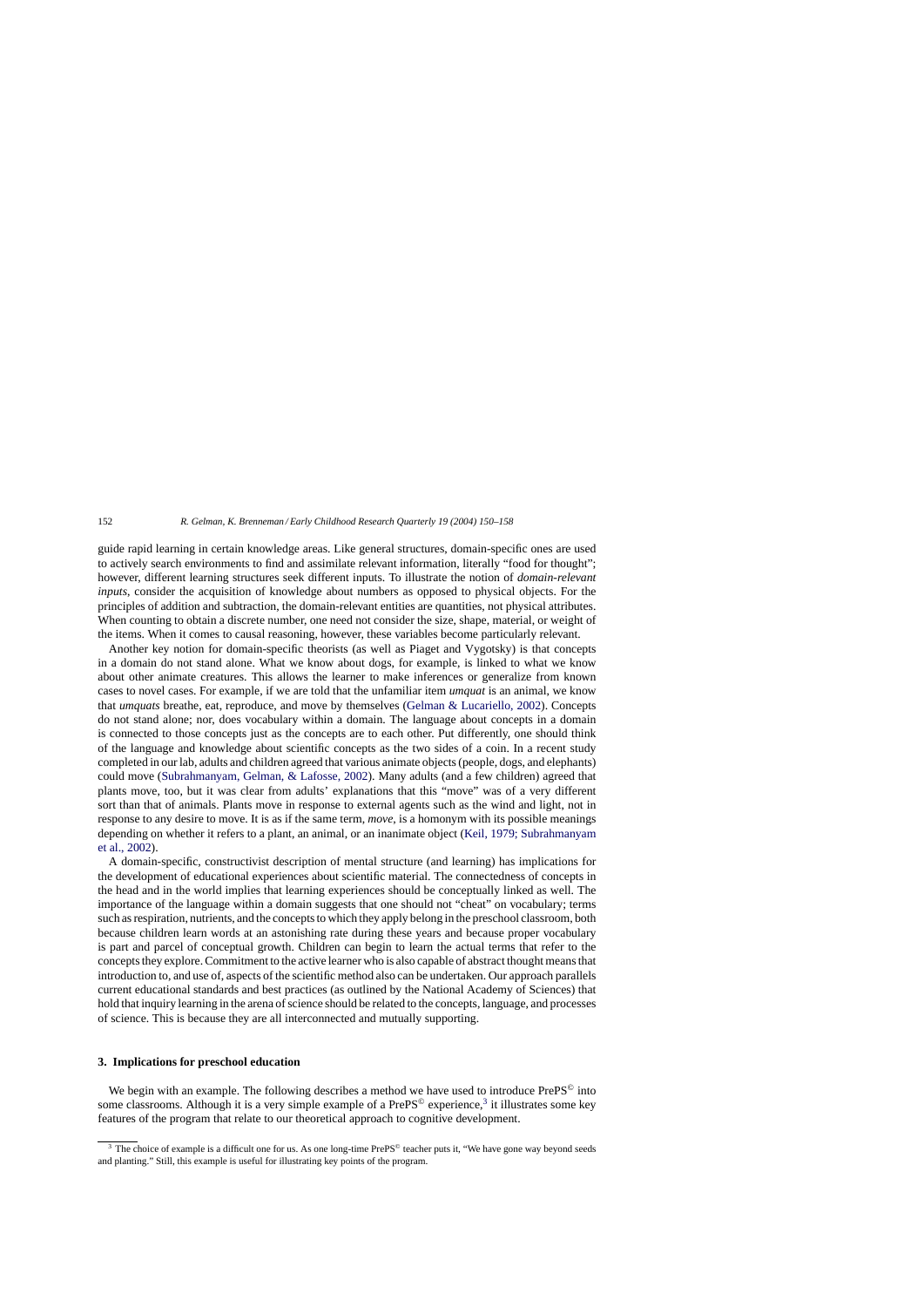Very early in the school year, a teacher used circle time to introduce the vocabulary and methods of *observe*, *predict*, and *check*. She began with the already familiar five senses, asking what the senses are and which body parts are associated with each. After children listed these, the teacher showed the children an apple and introduced the term *observe* saying that one could observe the apple using all five senses. She explained that each child would have the opportunity to make an observation about the apple and that these would be written down "because scientists record their observations." Children offered observations about color, surface texture and parts, temperature, lack of sound, and so on which were recorded on a simple chart and displayed on the wall. During the next circle time, *predict* was introduced. Children were told that scientists predict when they cannot observe something. They use the knowledge they have to make a prediction, which is something like a guess. Next, each child predicted what was on the inside of the apple (e.g., wet stuff, white, seeds, etc.) and then how many seeds were inside. An adult recorded these predictions. The apple was cut open and checking about the insides and the number of seeds began, with children taking turns *observing to check their predictions*. The main goal of this activity was to introduce children to some scientific vocabulary and the processes to which the terms apply. These words and processes are practiced again and again as children investigate the natural world, regardless of the particular concept being explored.

#### *3.1. Embedding the scientific method*

As indicated, in PrePS<sup>©</sup> the science experiences that engage children are characterized by the use of relevant language and the scientific method. Because the language of a domain and its concepts go hand in hand, it follows that scientific terms and the processes to which they refer should be paired with concept learning material from the start. As children encounter examples of new words in relevant learning environments, they develop intuitions about both the meaning of the word and the contexts in which it is used. One of the great surprises for us is how readily children take up seemingly difficult new words. For example, several days after K.B. and Beth Lavin introduced the idea of observing during the circle time of a 4- and 5-year-old group, a child approached them with a Lego block stating, "It's green. It's a rectangle. I cannot *observate* anymore." We find that, over time and with repeated opportunities to use scientific vocabulary in meaningful contexts, children fall into using it in appropriate ways. When a child coins a new version of a term introduced in class we know he or she has some understanding of its use. Deep understanding will take some time (and experience) to achieve, but at least the child will bring a relevant knowledge base to new learning opportunities. It is unlikely this would be the case if the child were simply put through vocabulary memorization drills.

Vocabulary is just one tool for thinking, talking, and working scientifically. *Observe*, *predict*, and *check* are more than terms; they are skills that are introduced and used throughout the year and across a variety of settings. Likewise, the term *record* is used often and children's natural interest in and developing skill with drawing is applied in a new way to record observations, to note predictions, and to document findings. Observation (magnifying glasses, light tables) and measuring tools (rulers, measuring spoons, tape measures, balance scales) are introduced into the classroom slowly but once introduced remain available throughout the classroom and throughout the day, not just at a science table or during science time. This interplay between science process and science content allows learning to spiral as process skills are applied to familiar content allowing for the construction of new knowledge. As knowledge develops, the learner seeks new, but related, inputs upon which to apply developing thinking skills. The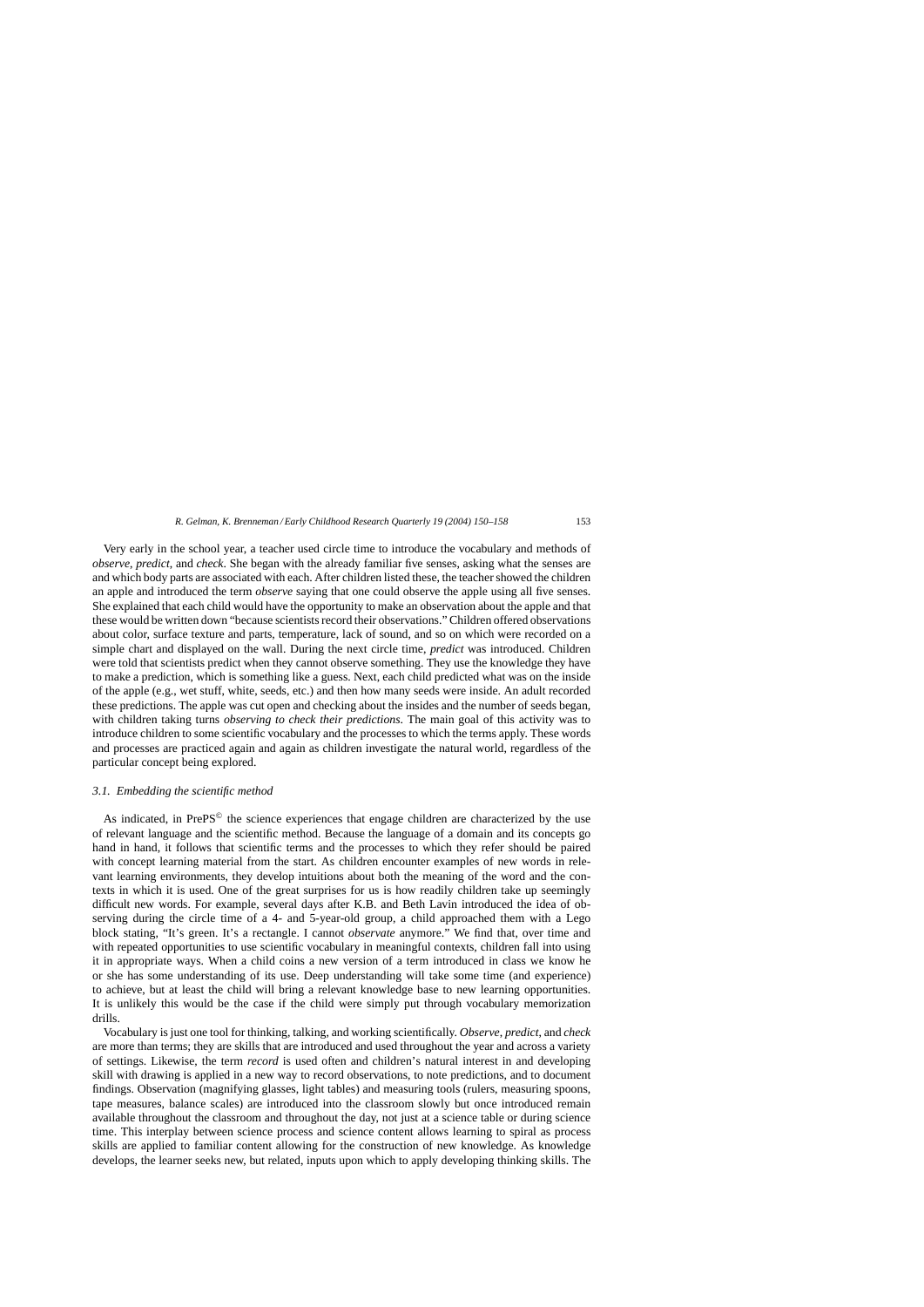PrePS<sup>©</sup> teacher provides these learning opportunities by planning activities that vary on the surface but share deep conceptual connections.

#### *3.2. Conceptually-connected experiences*

A scientific attitude towards exploration binds PrePS<sup>©</sup> experiences. So, too, do underlying central concepts. One educational implication of a domain-specific approach to development is that classroom experiences should encourage the construction of conceptually-connected knowledge by being connected themselves. Many preschool teachers have successful science activities that entertain and amaze children. The PrePS<sup>©</sup> approach goes further to encourage deeper understanding of one or two concepts through sets of related experiences that cohere around a central concept.

Returning to the apple example, one could imagine it being part of a larger exploration. For example, many preschool classes study seeds as a curriculum theme in the spring. PrePS<sup>©</sup> expands this traditional treatment. The apple activity might serve as a starting point for explorations of insides and outsides (How well can we predict the features of the inside of an object by observing its outside? What is the same about the insides of various fruits? animals? machines? How does the outside of a machine differ from the outside of an animal? How does the inside of a machine differ from the inside of an animal?) or of biological change and life cycles (Where do seeds come from? Are all seeds inside fruits or can some be outside? Do vegetables have seeds? Where are they? Do animals have seeds? How do we get new animals?).

To illustrate the kinds of experiences a PrePS<sup>®</sup> teacher might plan, imagine that he or she decides to focus on biological change and life cycles to explore the question, "How do living things grow and change?" The possible activities are nearly endless. The apple activity might be part of a focus on seeds and plants. Another activity might involve sorting various seeds based on size, color, or shape. Children could try to match three seeds to the plants they become using prediction skills. Checking could be as simple as looking inside seeds packets or planting to find out. Requirements for germination and growth could be explored. Children might discuss the possible requirements for seed growth by predicting and checking what happens when seeds are placed in soil, water, in the air, with or without sunshine. Exploration of this central concept, *biological change and life cycles*, does not end with plants, however. It is further illustrated with activities focused on, for example, human (and/or other animal) growth. Children bring in baby pictures. The class predicts which picture matches which child. The shoe sizes of a younger class and an older class could be measured, charted, and contrasted to illustrate growth. Discussions of requirements for human growth (oxygen, nutrients, water, sleep) would lead to health and hygiene issues (certainly a staple theme in preschool classrooms). The changes explored for living things could be discussed with respect to non-living things as well.

We know that achieving understanding takes a great deal of time and requires many different illustrative examples of the target concepts [\(Brown et al., 2000; Gelman & Lucariello, 2002\).](#page-7-0) Varied and ubiquitous experiences that cohere around the same underlying concept provide multiple entry points to learning, and a child who is given only one or two opportunities to work with a given concept may miss the entry point and may not have enough opportunities to connect constructed knowledge to novel, but related, experiences. For these reasons, the same central concept guides curriculum planning not over a week or two, but for months or even the whole year. This allows for a deep exploration of a central concept by exposing children to many variations of it. Hurried exposure to many, disconnected science topics often fails to provide opportunities for the rich conceptual growth that comes from a coherent, measured approach ([Winnett, Rockwell, Sherwood, & Williams, 1996\)](#page-8-0). And, with young children it is not even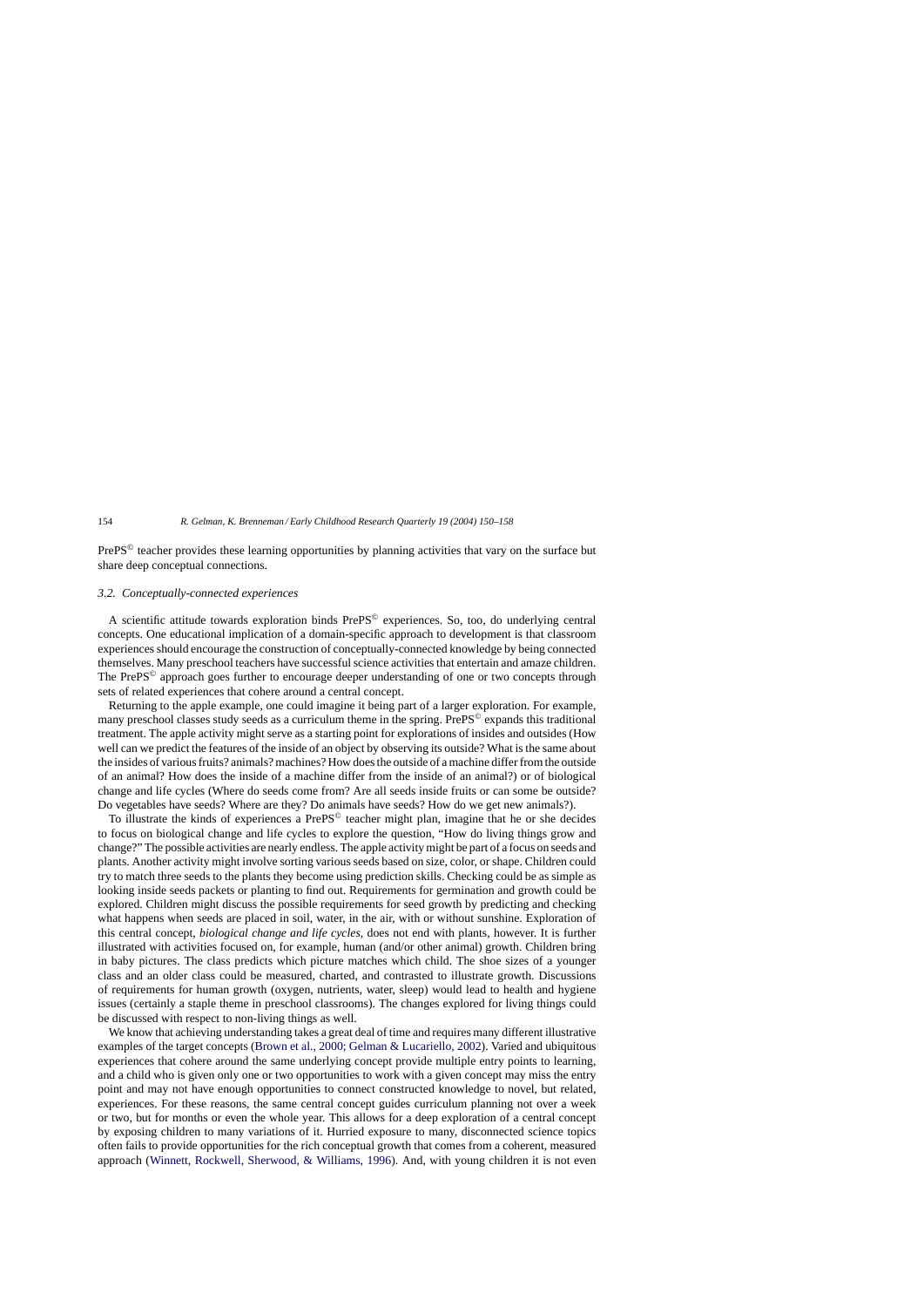likely that much will be assimilated. Although this approach may seem unusual to those who use a new theme to guide planning every week or two, we expect that readers can imagine how explorations of biological growth and change could encompass many traditional and important themes such as aspects of seasonal change, plant care, pet care, nutrition, personal hygiene, personal safety, among others.

#### *3.3. Choosing central concepts*

These activity ideas are just a start, and while you were reading, we know that you were generating your own ideas. The PrePS<sup>©</sup> approach relies on just this sort of creativity on the part of teachers. We know that children (and adults) do not learn best, and most happily, when presented with lists of facts to memorize, outside a relevant learning context. For related reasons, we do not believe that teachers must teach from a fixed set of curriculum units. The PrePS© program is not a prescribed list of topics (with related activities) that teachers should teach to children. Rather, it is an approach to classroom planning that allows teachers, staff, and children to explore a given concept through many, varied experiences, that nonetheless are connected by an underlying concept or question.

A key finding from cognitive psychology (and tenet of constructivist approaches) is that it is easier to learn more about what one already knows than to build concepts in a new domain about which one has little or no relevant knowledge. We base the conceptual content of PrePS<sup>©</sup> on research findings that suggest that children already have begun building relevant knowledge in a domain; that is, they are already on a *learning path*. Evidence that preschoolers are, and have been, on learning paths for a number of science topics include those related to the sciences of biology (e.g., the differences between animate and inanimate objects, [Carey, 1985; Massey & Gelman, 1988\),](#page-8-0) and physics (e.g., causality, [Bullock, Gelman,](#page-7-0) [& Baillargeon, 1982;](#page-7-0) physical properties of objects, [Baillargeon, 1995; Spelke, 2000\)](#page-7-0). The goal is to take advantage of that existing knowledge by providing experiences that will enable children to move further on the learning path for a particular concept. Taking our cues from early cognitive development research, as opposed to adapting a K-3 curriculum, also helped us avoid the tendency to create a pushdown curriculum, one that involves bits and pieces of the science curricula for middle and high school. For example, it made no sense to introduce mechanics or the science of light when it is known that many college students lack understanding of these.

The concepts that PrePS<sup>©</sup> teachers have worked with include change (biological, chemical, and/or physical), insides and outsides of a wide variety of objects, the differences between animate (living) and inanimate (artifacts and non-living things of nature) objects, form and function, and systems and interactions. Yes, these topics are abstract, but research tells us that children have relevant intuitions about them, intuitions that can serve as the basis for further learning. For example, although preschoolers do not have an advanced understanding of biomechanical and mechanical motion, they are able to judge whether photographed objects can move by themselves (are animate), even when these animals are unfamiliar. Further, preschoolers do not over-attribute animacy to statues that resemble animals or people [\(Massey](#page-8-0) [& Gelman, 1988\).](#page-8-0) Research findings of this sort suggest that children have relevant knowledge that can serve as a foundation for learning more about the *animate–inanimate distinction*. Similar evidence for early intuitions underpins our choice of other central concepts as well.

#### *3.4. Connections to other curricular areas*

PrePS© uses science concepts to organize preschool experiences. In so doing, the approach encompasses many topics that are already part of preschool curricula. Similarly, PrePS<sup>©</sup>, while a science program,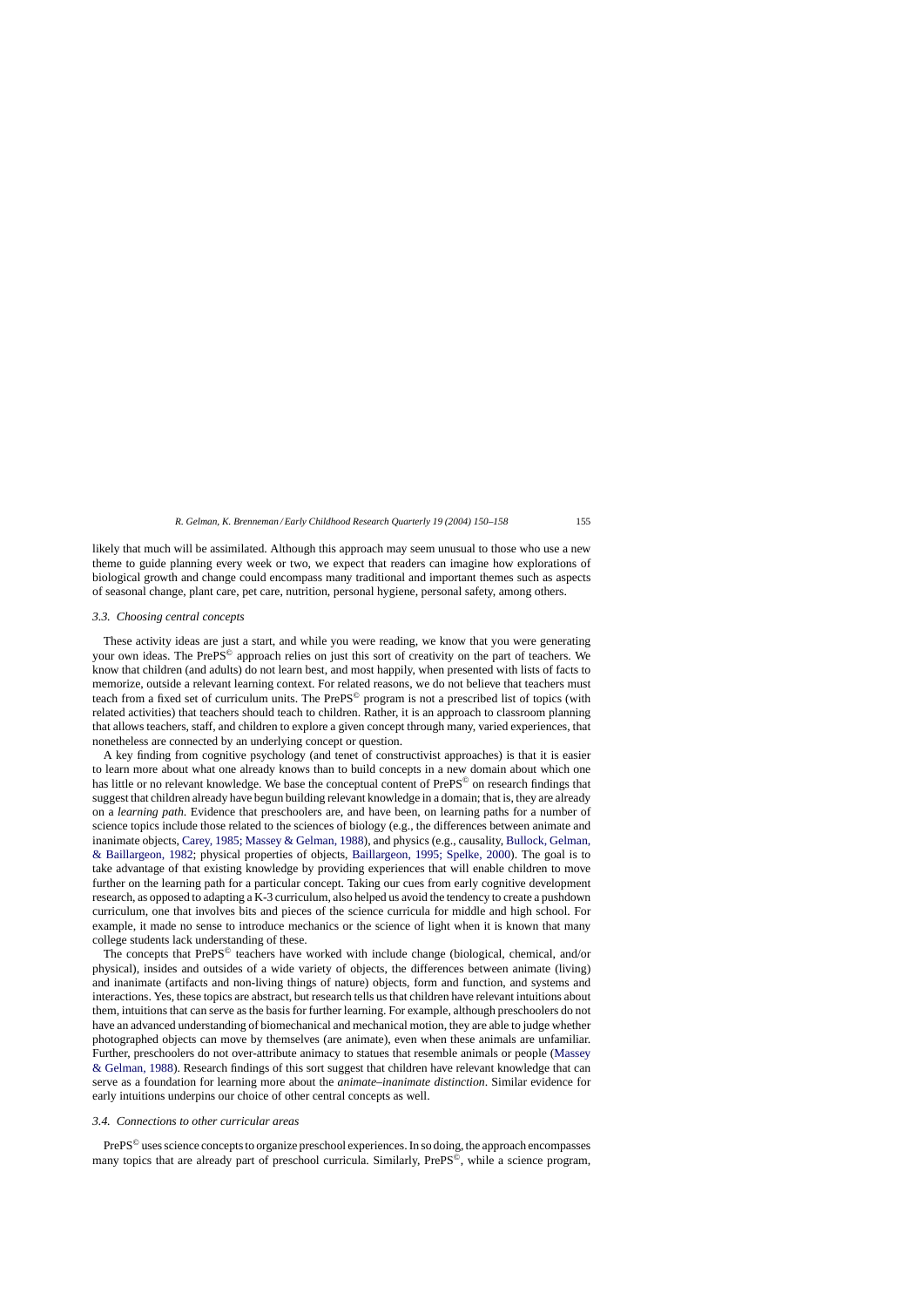encompasses other curricular topics such as literacy and mathematics. In fact, these skill areas are critical for doing science. To do science is to predict, test, measure, count, record, date one's work, collaborate and communicate. Science involves not just "doing" but thinking and talking about the work being done (see also [Gallas, 1995\)](#page-8-0) and recording activities and ideas ([Katz, 1993\).](#page-8-0)

Even in the simple apple activity, literacy and mathematics played key roles. Children watched as their verbal observations and predictions were transformed into written words by adults. Children were interested in the reverse transformation as well, asking teachers to read what they had said long after the activity ended. Additionally, children used a whole apple and a cut apple as models to record, by drawing in their own science journals, what they observed before and after the apple was cut. If they wanted, an adult wrote down what the child said they had recorded. Mathematics skills were used when children estimated the number of seeds in the apple and counted the number actually found. As an extension of the apple activity, one PrePS<sup>©</sup> teacher used her lunch to encourage estimating and predicting. Each day she asked students to predict the number of seeds in the apple she brought that day. Early in the week, estimates were rather wild, but as evidence mounted over the course of several experiences, they became more accurate. As a related activity, one could practice addition skills by stating that Monday's apple had 5 seeds and Tuesday's had 6, and asking children to predict how many seeds altogether. Predictions could be checked.

The possibilities for incorporating math and literacy into a science curriculum are endless. Our point is that science should be considered content for mathematics and literacy experiences (which is not to say that these do not have meaning without scientific content!) and not as a separate activity that takes time from these core content areas.

In sum, the Pre $PS^{\circ}$  approach is rooted in domain-specific theories of development. We are deeply committed to the idea that children actively participate in their own learning from the earliest ages. Our goal is to harness existing, but emerging, knowledge and to provide opportunities for children to move along learning paths for science and mathematics concepts. We believe that embedding concepts throughout the school year in a variety of relevant contexts encourages movement along these paths. The idea that experiences must be conceptually connected so that concepts are available to be worked with and considered over long periods is what sets PrePS<sup>©</sup> apart from once-and-done science activities. It turns out that the development of PrePS<sup>®</sup> was occurring as national standards for K-12 science education were being outlined. We are gratified that many of the key principles of  $PrePS^{\circ}$  map onto these standards. Of special import are an emphasis on teaching fewer concepts in a deeper way and the re-definition of science as a process of knowledge acquisition, doing and recording, not just a body of facts.

#### **4. Partnerships in research and education**

Too often developmental theory and educational practice are separated, but PrePS<sup>©</sup> is an example of current efforts to merge the two. The development of  $PrePS^{\circledcirc}$  was, and continues to be, a collaboration between basic researchers and educators. Research in preschool cognitive development provided a starting place for content. Domain-specific accounts of learning paired with the latest approaches to preschool education resulted in an educational approach that supports the constructivist learner. PrePS<sup>©</sup> creates an environment of conceptually connected learning experiences that supports a curious intellectual attitude and movement along relevant learning paths. The interdependence between research and practice continues as we use the surprising competencies revealed in PrePS© classrooms to generate new research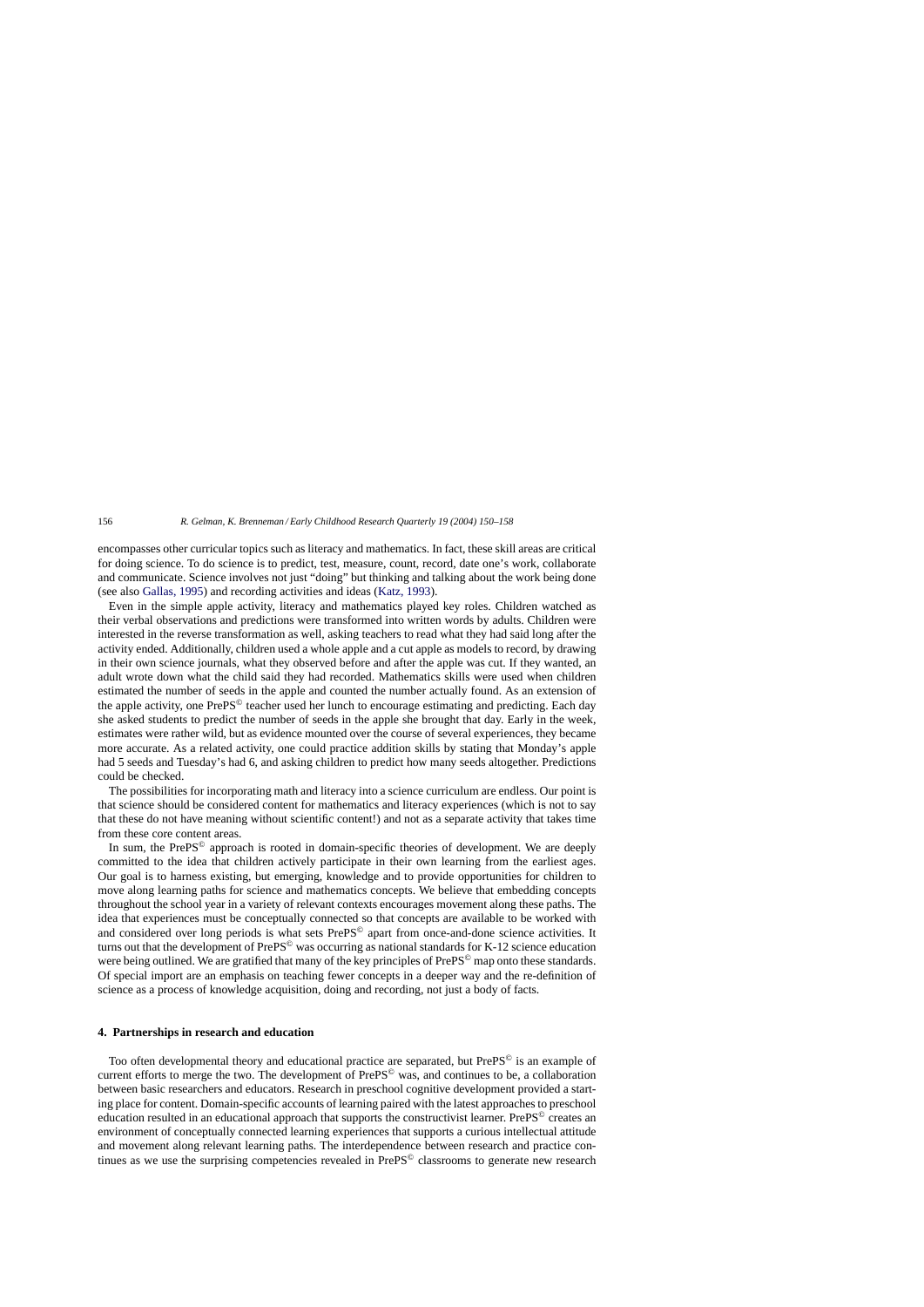<span id="page-7-0"></span>paradigms. For example, the ease with which children catch onto the ideas of predicting and checking has given us a way to gather evidence about early arithmetic abilities that can be used to address theoretical issues (see [Zur & Gelman, this volume\)](#page-8-0). Similarly, an activity in which children gathered survey data about their classmates' favorite foods and then worked with the teacher to graph results has inspired new research into individual children's understanding of graphs both before and after a short educational intervention. A related effort will investigate whether children who are involved with designing and implementing data collection will show more advanced graphing skills than children who are not involved in this way. Findings from this research can then be used to develop truly appropriate classroom experiences that both take advantage of children's abilities and support further growth of these skills.

Another direction for future research concerns collaborations between researchers and practitioners. A number of teachers who have participated in PrePS<sup>©</sup> have found renewed interest in teaching as they take on more responsibility for the development of curriculum—and find that they really can do science. The researchers involved are likewise inspired by working with teachers to translate basic findings into experiences that help children learn. We suspect that those who participate in such collaborations emerge with changed attitudes about their work, their professional goals, and the potentials of research and practice to improve the other. In other words, we adults have moved further along a learning path when given the opportunity to engage in goal-directed activities in a collaborative, nurturing environment. Empirical exploration of these anecdotal findings should be undertaken. A related direction for future work is documentation of a variety of collaborative efforts between researchers and practitioners so that the potential problems and solutions are highlighted and benefits are celebrated (see Barnett & Frede, 2001). Our experience with PrePS<sup>©</sup> indicates that teachers, researchers, and, most importantly, children benefit from these connections.

#### **Acknowledgements**

The development of PrePS<sup>©</sup> has been funded by grant support from NASA, NSF, UCLA, and Rutgers-New Brunswick. We have also benefited from budget support for staff at both UCLA and Rutgers. Many thanks to teams of gifted professionals at UCLA Early Care and Education and in the Cognitive Development and Learning Lab who have worked on the program throughout the years. We are grateful to the staff of the Douglass Child Study Center at Rutgers for allowing us the opportunity to introduce the program to their school.

#### **References**

- Baillargeon, R. (1995). Physical reasoning in infancy. In M. S. Gazzaniga (Ed.), *The cognitive neurosciences* (pp. 181–204). Cambridge, MA: MIT Press.
- Barnett, W. S., & Frede, E. C. (2001). And so we plough along: the nature and nurture of partnerships for inquiry. *Early Childhood Research Quarterly*, *16*, 3–17.
- Bowman, B. T., Donovan, M. S., & Burns, M. S. (Eds.). (2001). *Eager to learn: Educating our preschoolers*. Washington, DC: National Academy Press.
- Brown, A., Bransford, J., & Cocking, R. (Eds.). (2000). *How people learn: Brain, mind, experience, and school*. Expanded edition. Washington, DC: National Academy Press.
- Bullock, M., Gelman, R., & Baillargeon, R. (1982). The development of causal reasoning. In W. J. Freidman (Ed.), *The developmental psychology of time* (pp. 209–253). New York: Academic Press.